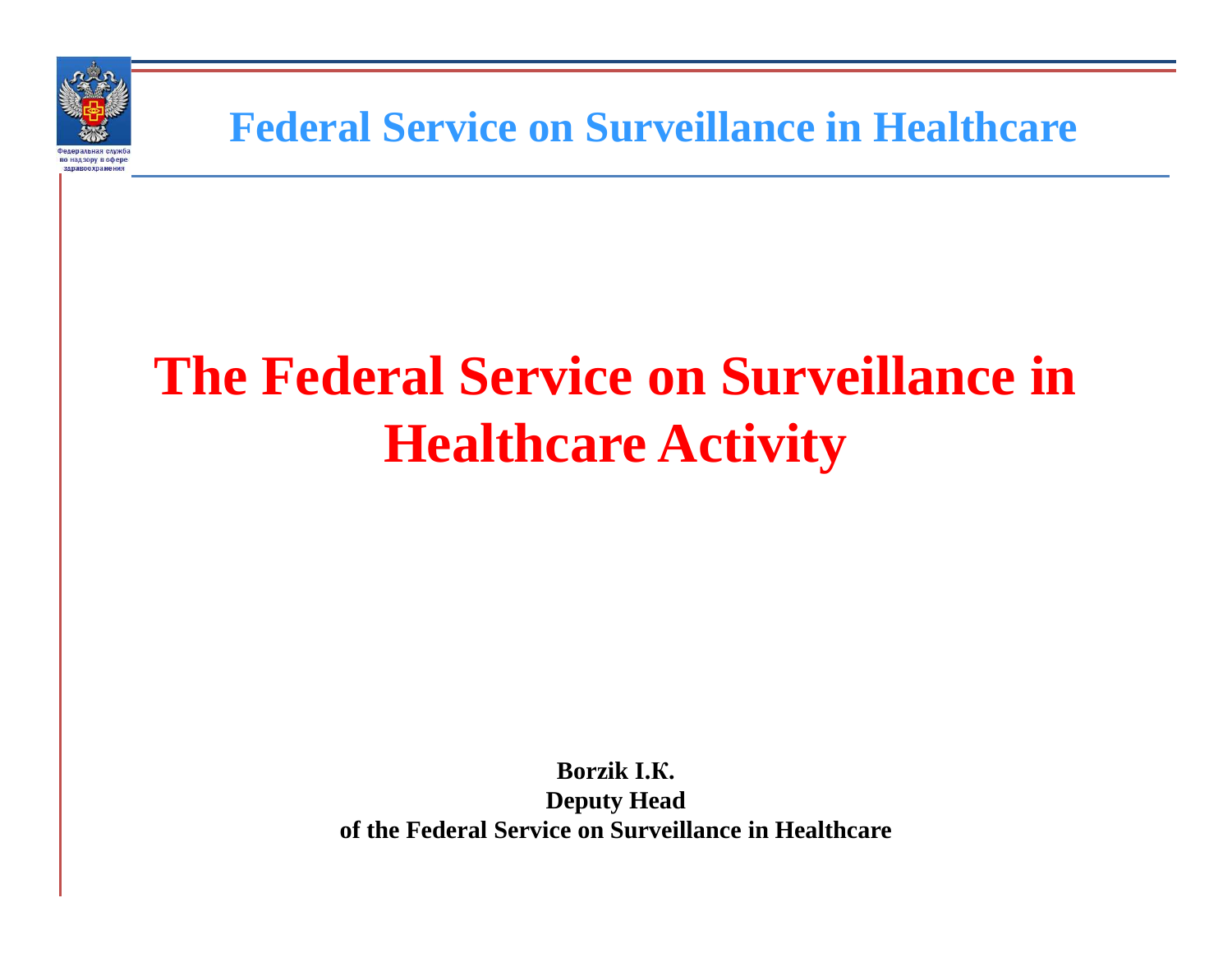

# **Federal Service on Surveillance in Healthcare (Roszdravnadzor)**

#### **2004 2014**



#### **Birjhevaya Sq, h. 1**

**By the decree of the President of the Russian Federation dated 9 March 2004 No.314** «About the system and structure of Federal bodies of Executive power» established a system of Federal bodies of Executive power, including Federal ministries, Federal services and Federal agencies



**Slavyanskaya Sq, h. 4, b. 1**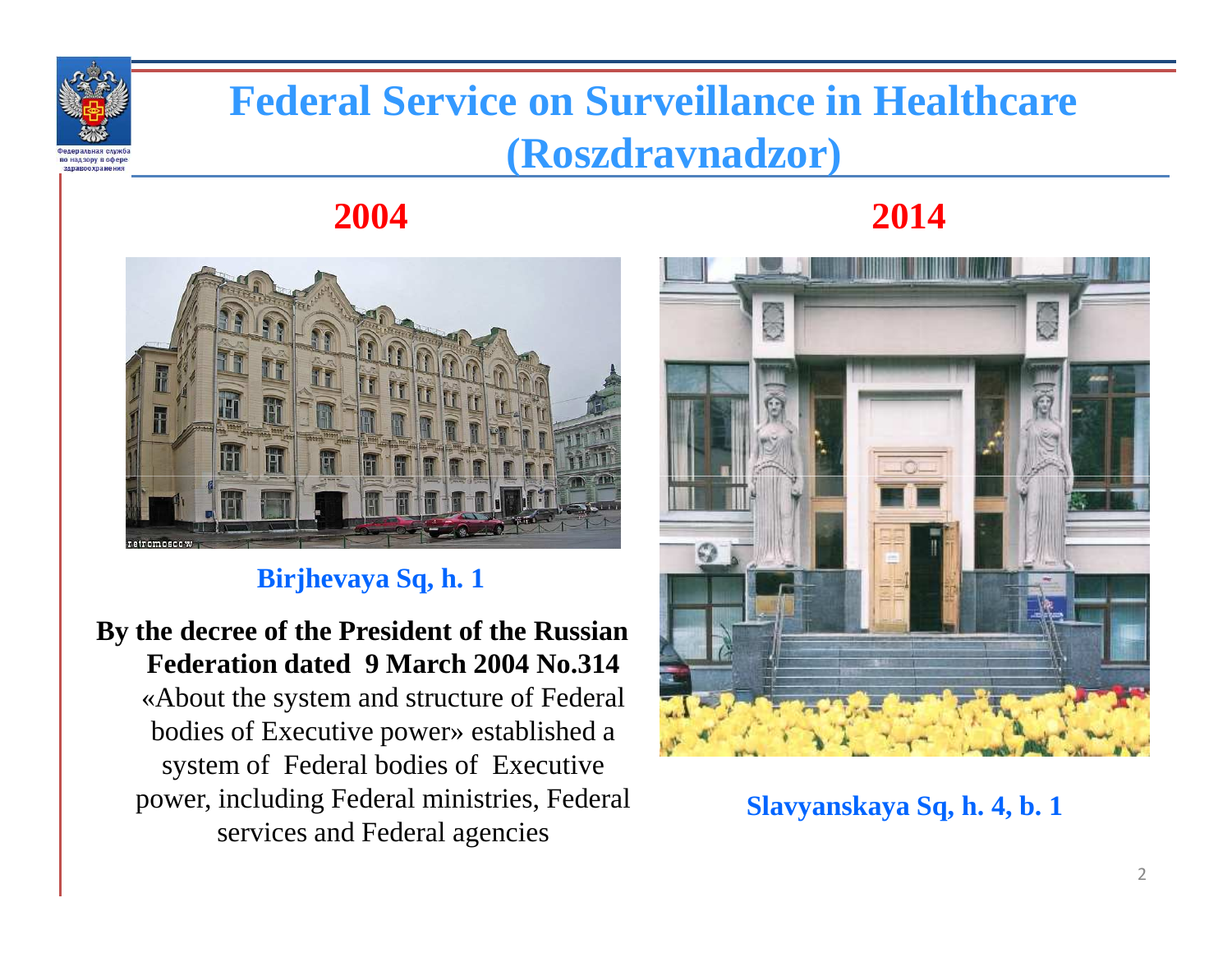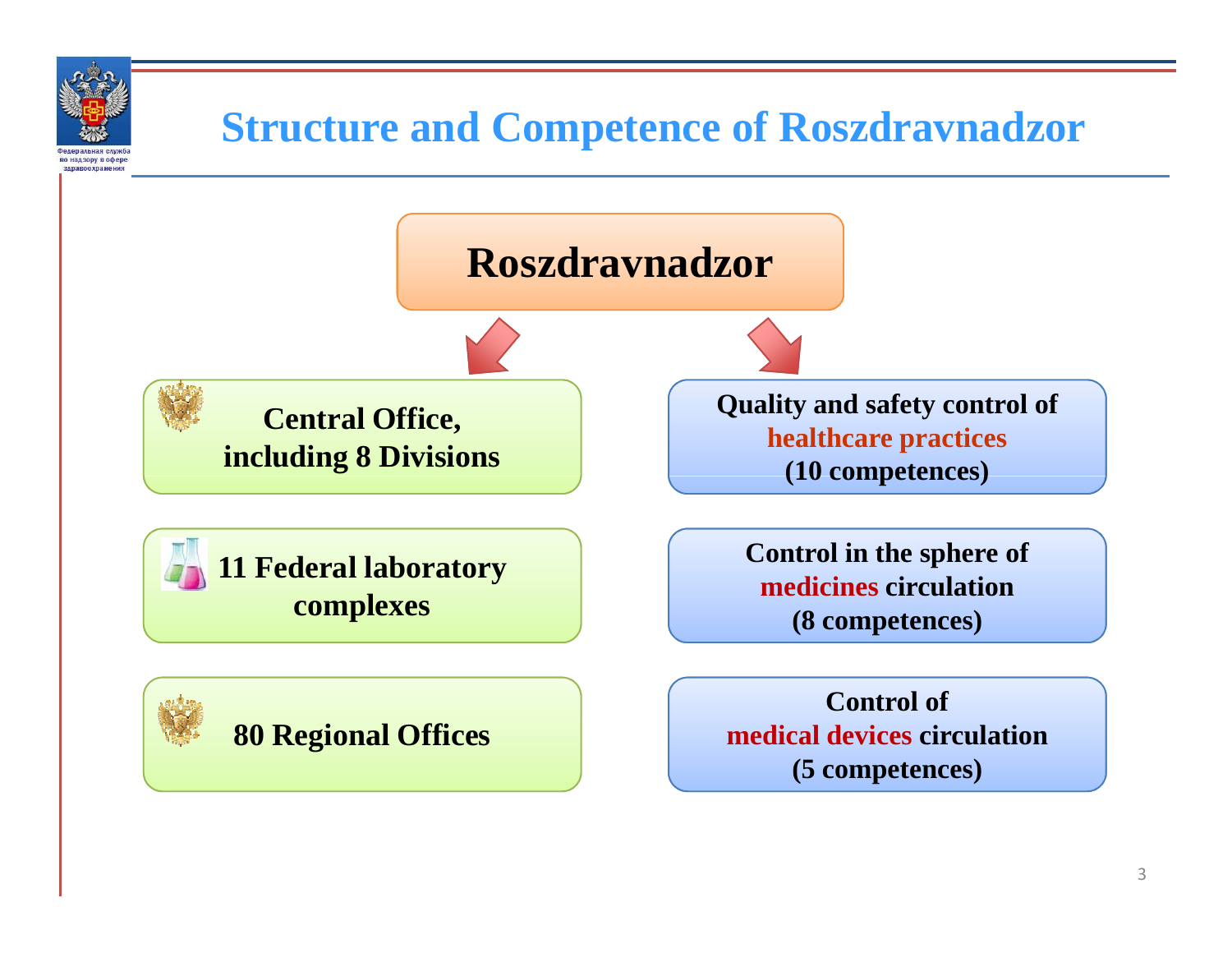

здравоохранени

### **Regional Offices of Roszdravnadzor**



**Each subject of the Russian Federation has a territorial body of Federal service on surveillance in healthcare (Roszdravnadzor)**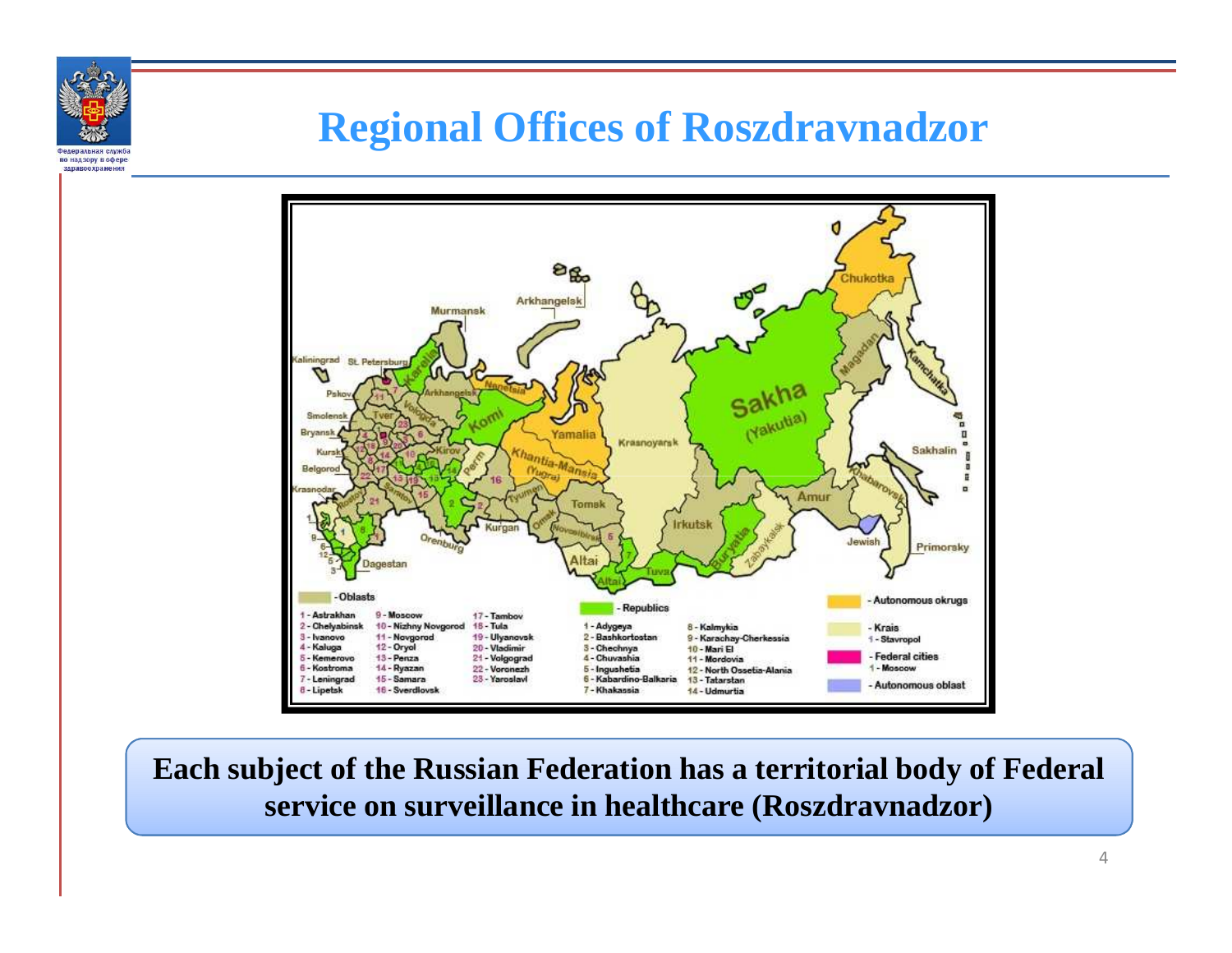

**Federal State Budgetary Institution "Information and Methodological Center for Assessment, Recording and Analyzing of Medical Equipment" of Roszdravnadzor**



#### Organizational department

Analytical laboratory

Microbiological laboratory





Pharmacological laboratory

Krasnoyarsk, Moscow)<br>Mobile laboratory Immunological laboratory

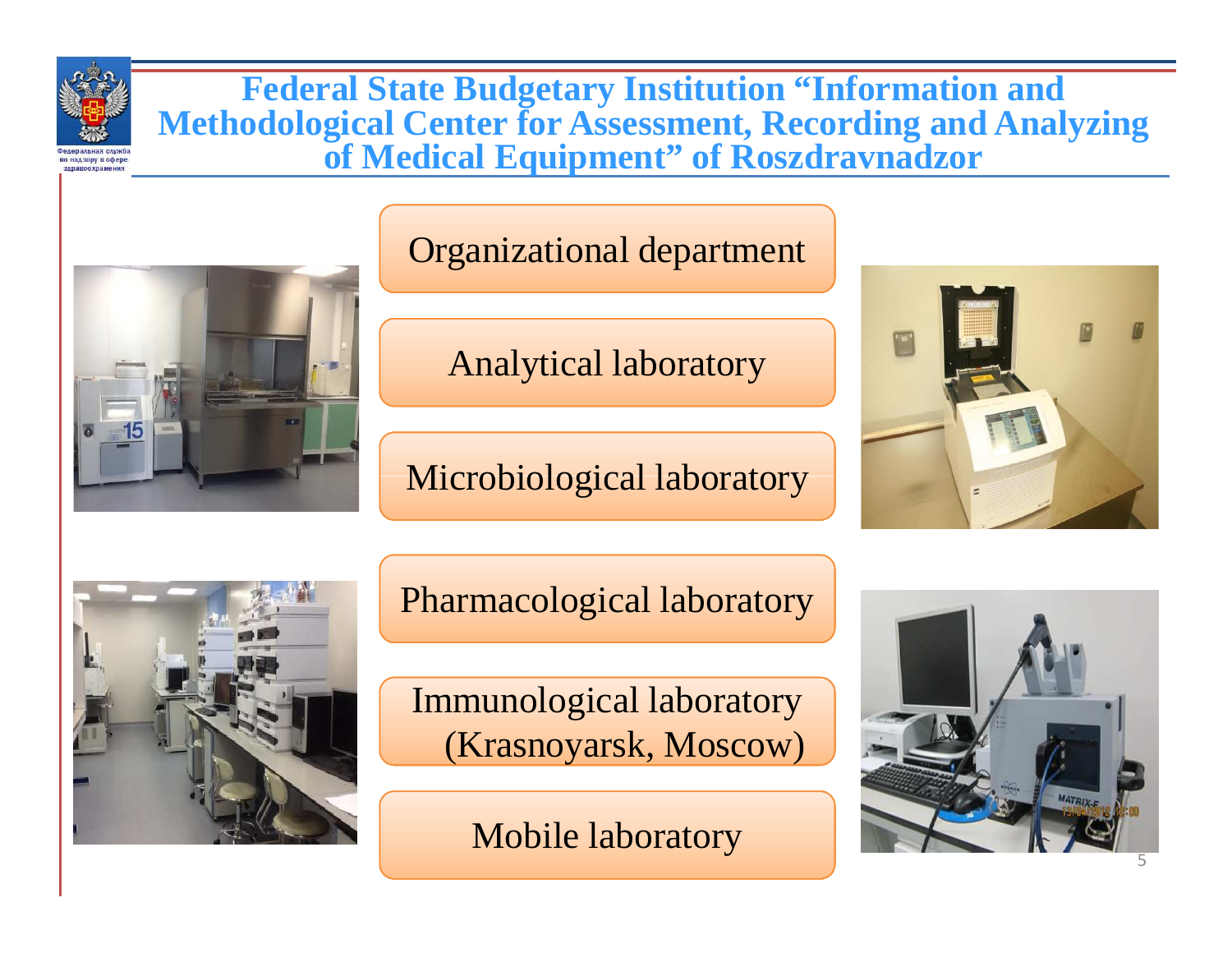

#### **Federal State Budgetary Institution "All-Russian Scientific-research and Test Institute for Medical Engineering" of Roszdravnadzor**





Technical tests laboratory of medical devices

Testing laboratory of mobile complexes for medical purposes

Testing laboratory of instruments and equipment forfunctional diagnostics and physiotherapy

Testing laboratory of medical devices software

Testing laboratory of instruments and apparatus forradiation diagnosis and therapy

Testing laboratory of electromagnetic compatibility of medical equipment

Testing laboratory of instruments and apparatus formedical laboratory tests

Department of toxicology testing and research materials and medical devices

Laboratory of microbiological researching in medical devices

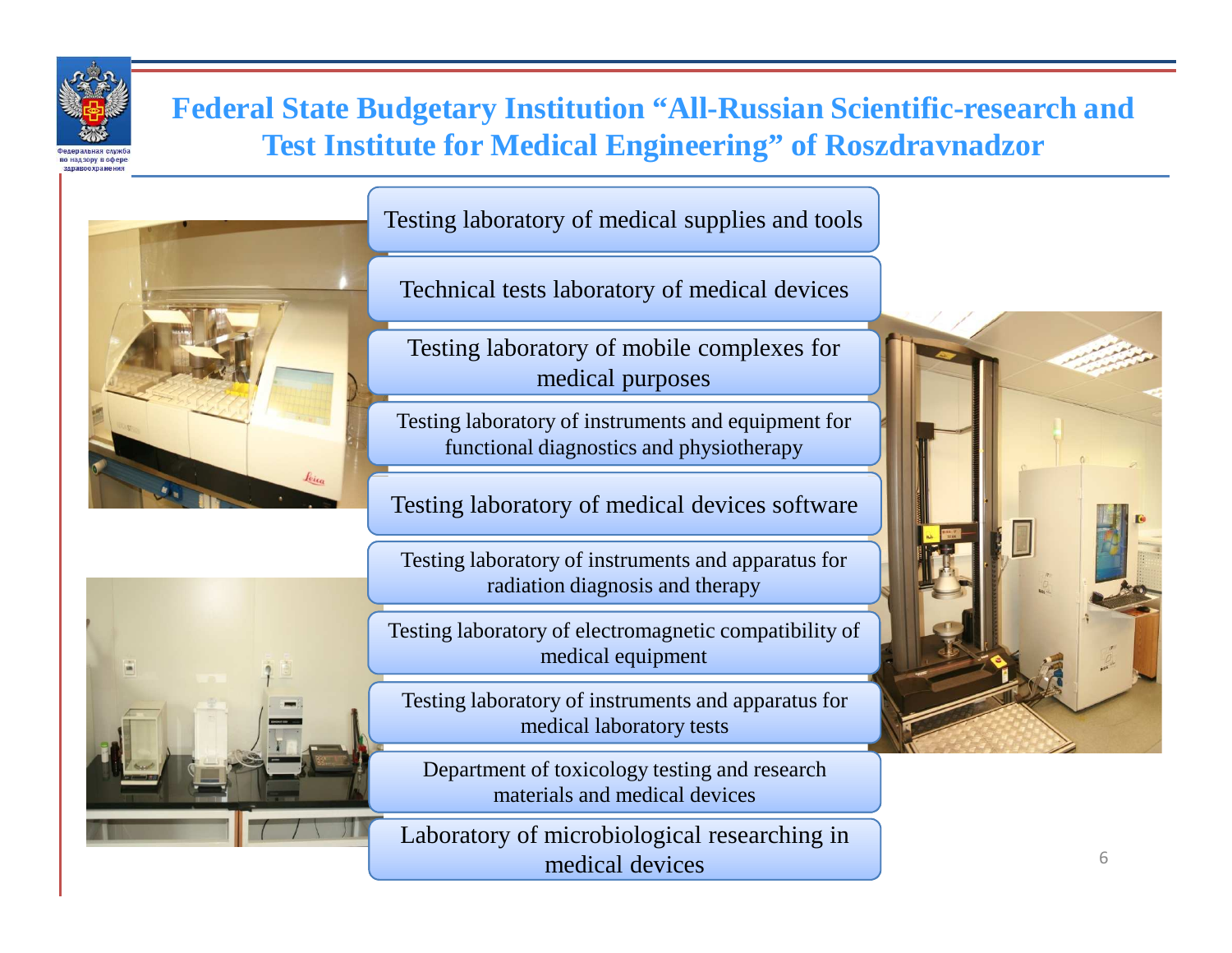# **Federal laboratory facilitiesfor quality control of medicines**

по надзору в сфере здравоохранен

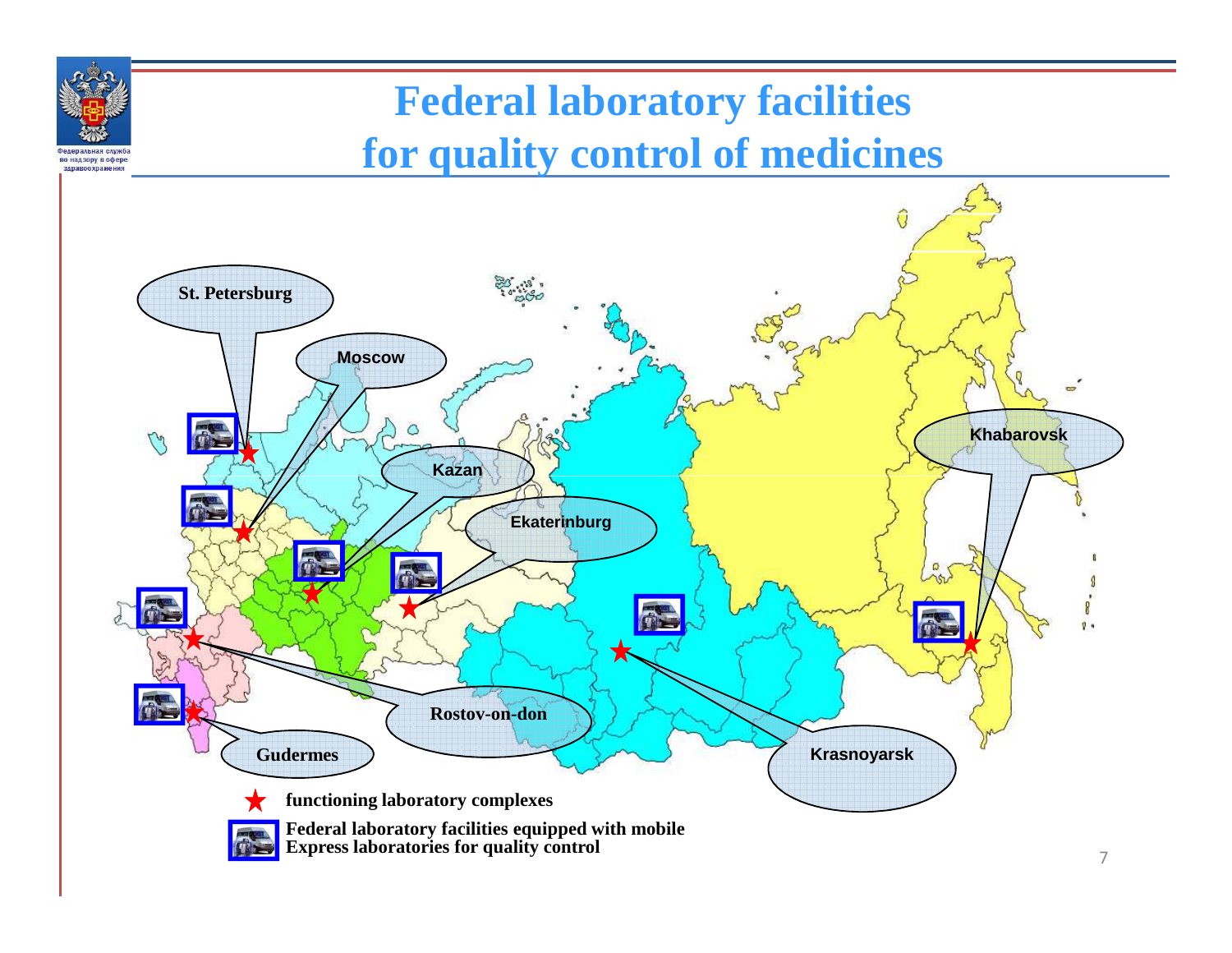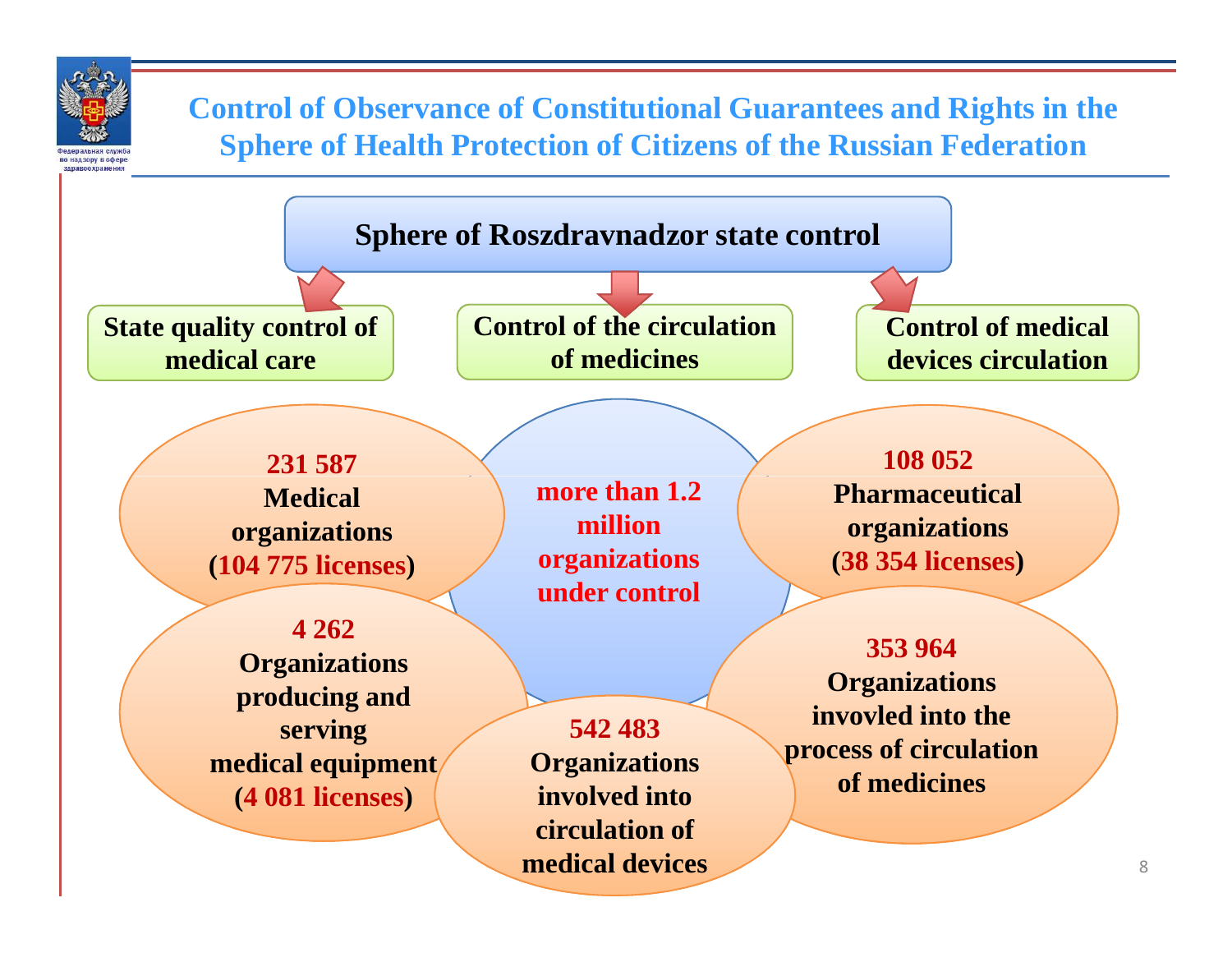

**Activity of Roszdravnadzor in the framework of the execution of the function on state control of quality of safety of medical practice**

**Licensing of medical activity**

**Observance of the rights of citizens**

**Compliance with orders of medical care and standards of care**

**Compliance procedures of conducting medical examination and surveys**

**Compliance with medical and pharmaceutical workers of the limits on the exercise of their professional activities**

**Test organization and implementation of departmental and internal control quality and safety of medical practice**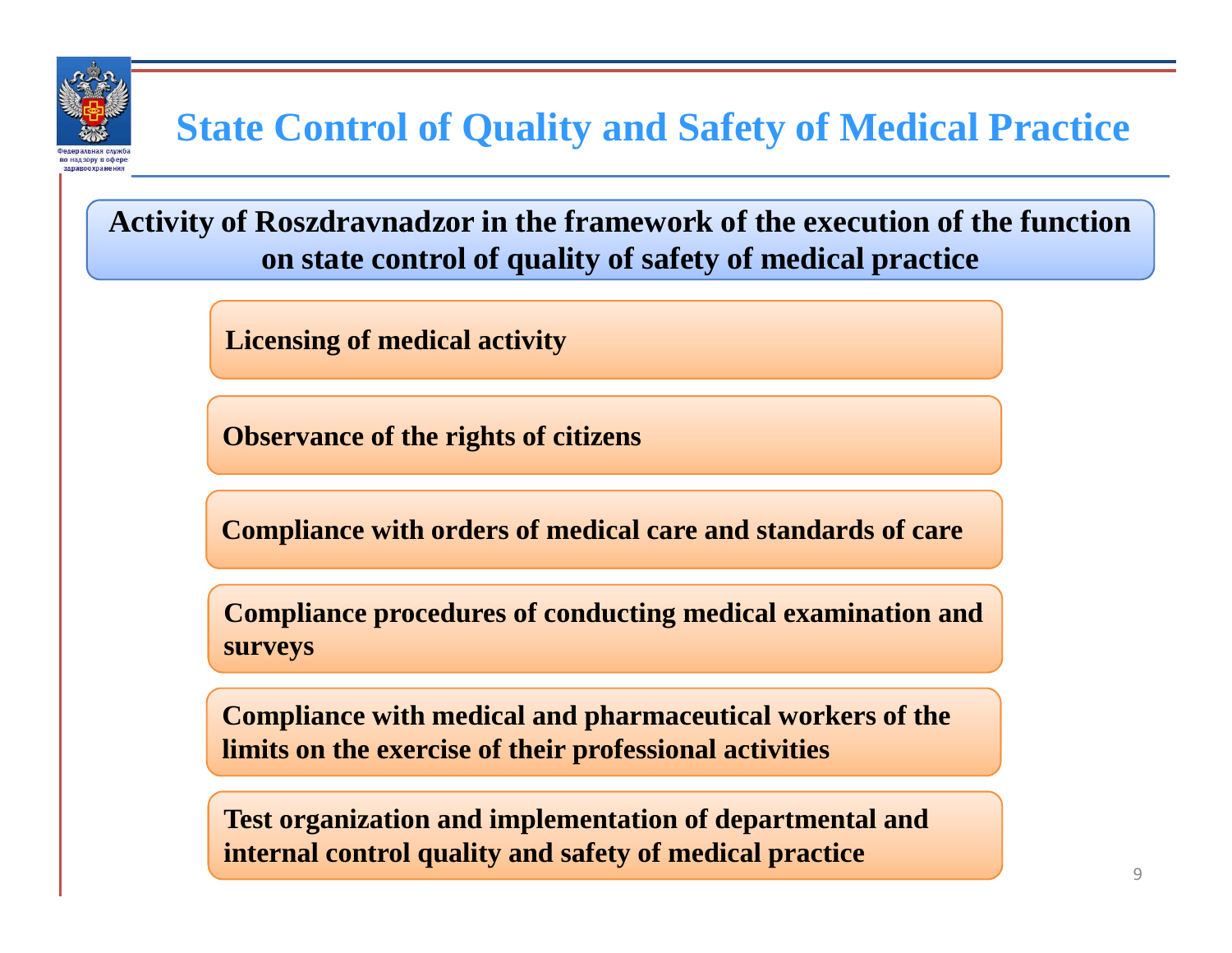

# **State Control in the Sphere of Medicines circulation**

**Pharmaceutical licensing, licensing of narcotic drugs, psychotropic substances and their precursors, the cultivation of narcotic plants**

**The Federal state supervision in the sphere of circulation of medicines (including medicines quality control, control over the conduct of preclinical studies of drugs, clinical trials of drugs, control over the disposal of medicines )**

**Monitoring the safety of medicines in circulation**

**Issuing permits for the importation into the territory of the Russian Federation and export from the territory of the Russian Federation potent substances, which are not precursors of narcotic drugs and psychotropic substances**

**Issuance of certificates for the right of importation (exportation) of narcotic drugs, psychotropic substances and their precursors**

**The issuance of approvals for the issuance of licenses for export and (or) import of organs and (or) human tissues, blood and its components**

**Issue opinions on the possibility of importing to the territory of the Russian Federation and export from the territory of the Russian Federation hematopoietic stem cells and bone marrow for the purpose of conducting unrelated transplantation**

**The monitoring of range and prices for vital and essential drugs**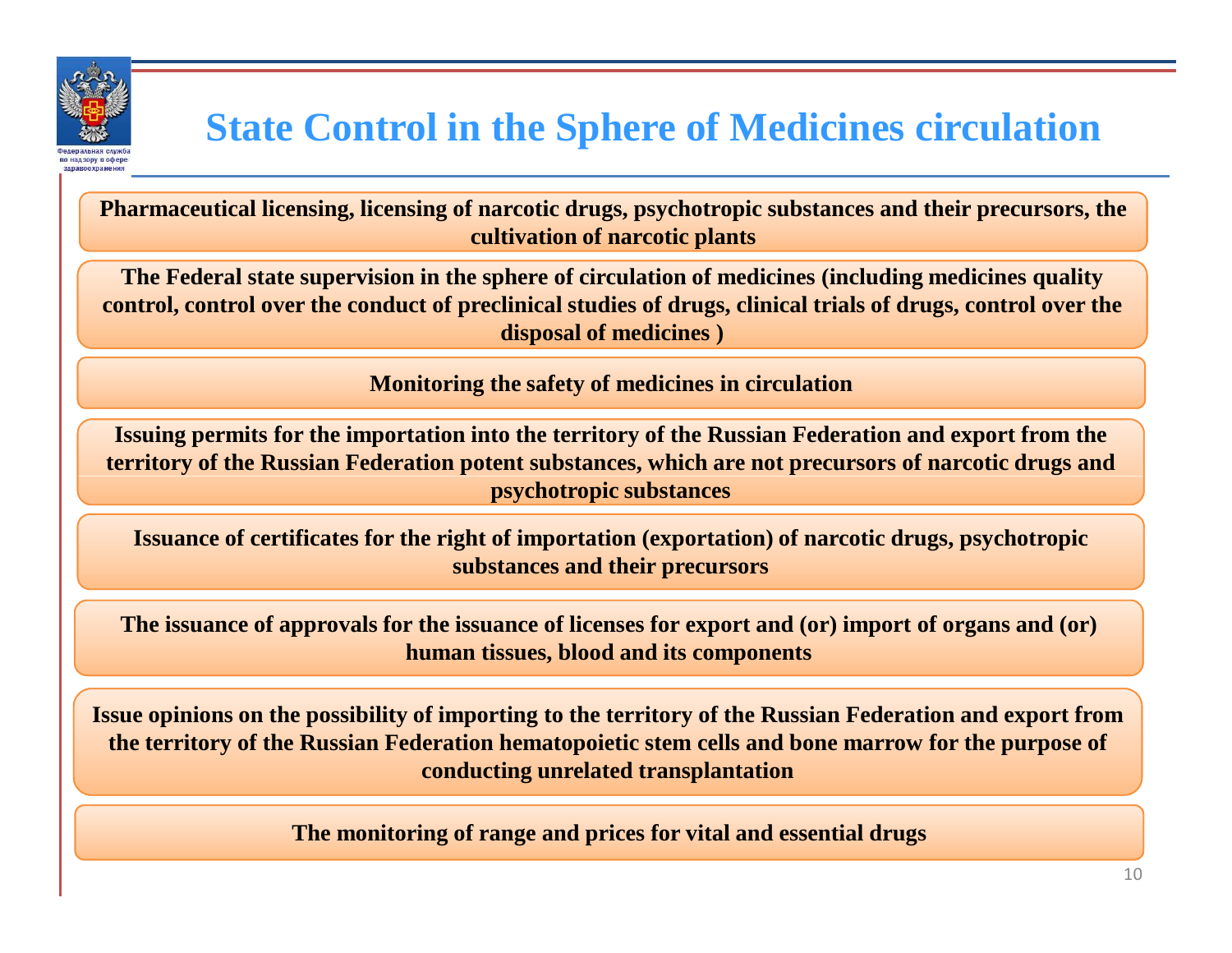

# **Control and Supervision in the Sphere of Medical Device circulation**

**The functions of Roszdravnadzor under the state control and supervision in the sphere of medical device circulation**

**Licensing of production and maintenance (except if the specified activity is carried out for own needs of a legal entity or individual entrepreneur) medical equipment**

**State registration of medical devices**

**Control over observance of the subjects of medical products circulation rulesin the sphere of circulation of medical devices**

**Issuing permits for the importation into the territory of the Russian Federationwith the purpose of state registration of medical devices**

**Safety monitoring of medical devices**

**The register notices of commencement of business activityin the sphere of circulation of medical devices**11 - Andrew Marian, and the set of  $11$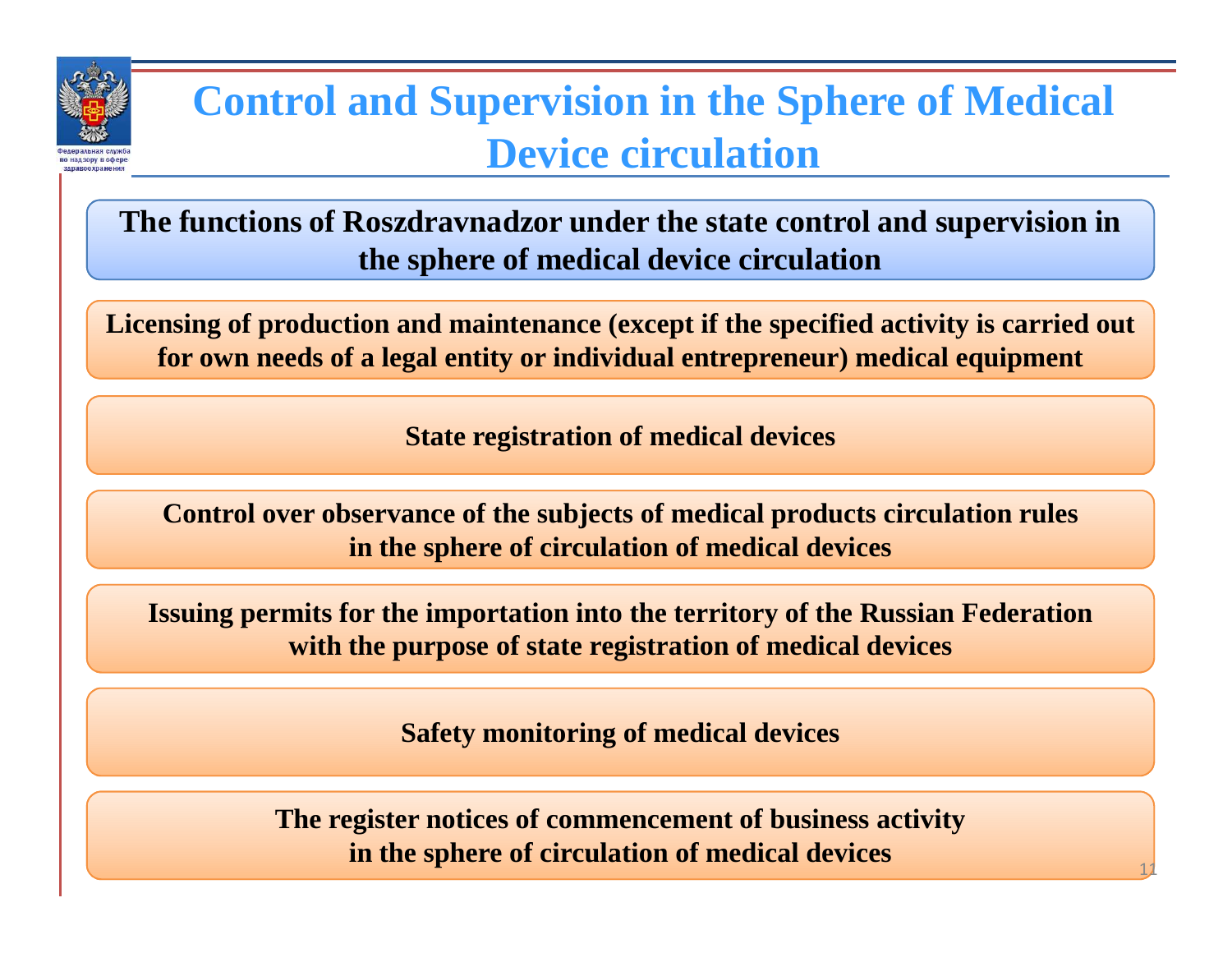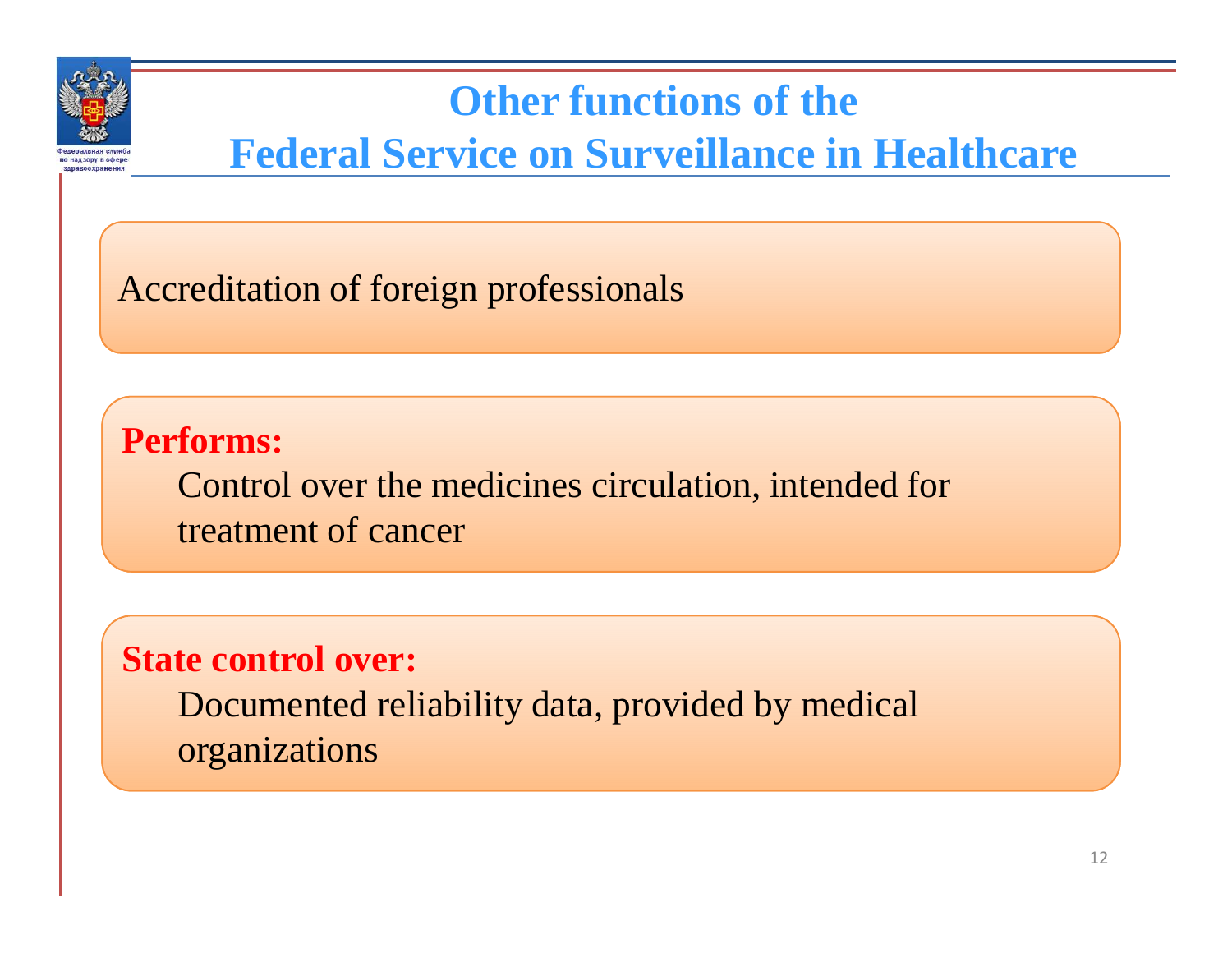| <b>New functions of Roszdravnadzor from January 1,</b><br>2014    |                                                                                                                                                 |
|-------------------------------------------------------------------|-------------------------------------------------------------------------------------------------------------------------------------------------|
| Roszdravnadzor is considering cases about administrative offences |                                                                                                                                                 |
| Art. 6.28                                                         | Violation of rules in the field of treatment of medical devices                                                                                 |
| Art. 6.29                                                         | The lack of information on conflict of interest                                                                                                 |
| Art. 6.30                                                         | The neglect of duty of informing citizens about how to obtain free medical<br>care under the program of state guarantees                        |
| Art.14.4.2<br>part 1                                              | Violation of the rules of the wholesale trade in medicines<br>and order of retail trade in medicines                                            |
| Art. 19.4<br>part 5                                               | <b>Failure to comply with the legal requirements of Roszdravnadzor and</b><br>obstruction of official duties by the officials of Roszdravnadzor |
| Art. 19.5<br>part 21                                              | <b>Failure to comply within the prescribed period the provisions</b><br>of the decision of Roszdravnadzor                                       |
| Art.19.7.8                                                        | <b>Failure to submit or late submission in Roszdravnadzor the required</b><br>information or submission of false information                    |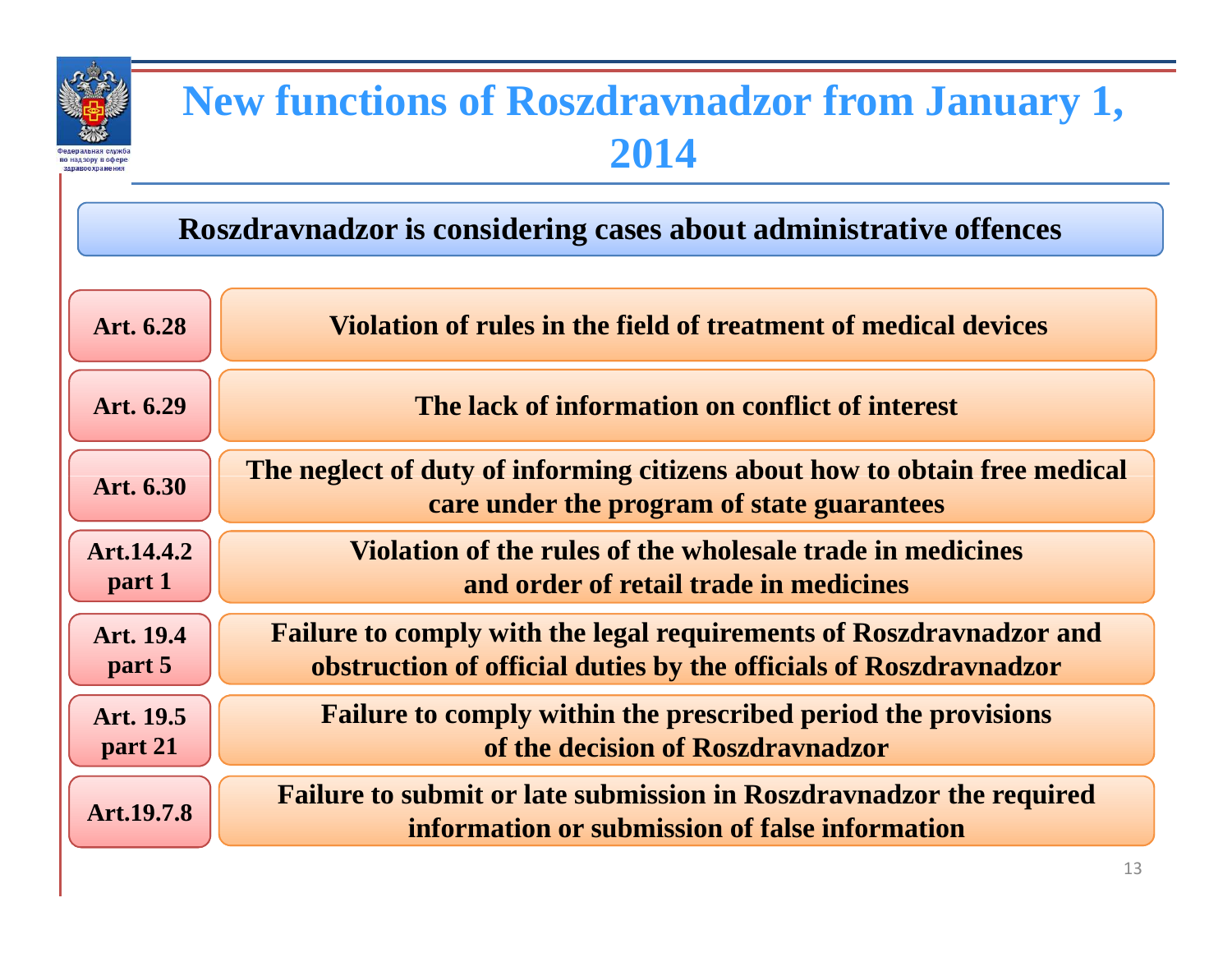

# **Regulatory Activity**

**Control activities of the Central office and territorial bodies of Roszdravnadzor in 2013**

performed - **<sup>7808</sup>** control activities, of which: *planned* **– <sup>6408</sup>** control activities *unscheduled* **– <sup>11400</sup>** control activities

#### **Results of Roszdravnadzor control activities in 2013**

- $\checkmark$ the detection rate in 2013 was **40%;**
- $\checkmark$  the share of organizations offenders increased by **12% (from 35 to 40%);**
- identified violations 16120**;**
- **however, 1861 test -** is violation of the mandatory requirements**;**
- $\checkmark$  in 349 (1,95%) the breach caused harm to the life and health of citizens.
- $\checkmark$  the protocols of administrative violations – <sup>1753</sup>, i.e. 9,8%;
- $\checkmark$  $\checkmark$  the assigned administrative fines in the amount of 45 376 thousand rubles, <u>which is 1.7 times</u> more compared to 2012
- $\checkmark$ judicial authorities suspended 48 licenses;
- $\checkmark$ the decision of the court cancelled 5 licenses;<br>the proportion of fines paid to the budget in
- $\checkmark$  the proportion of fines paid to the budget in comparison with 2012, decreased from 80 to68%;
- $\checkmark$  the average fine was 3.6 thousand rubles (in 2012 to 3.4 thousand rubles)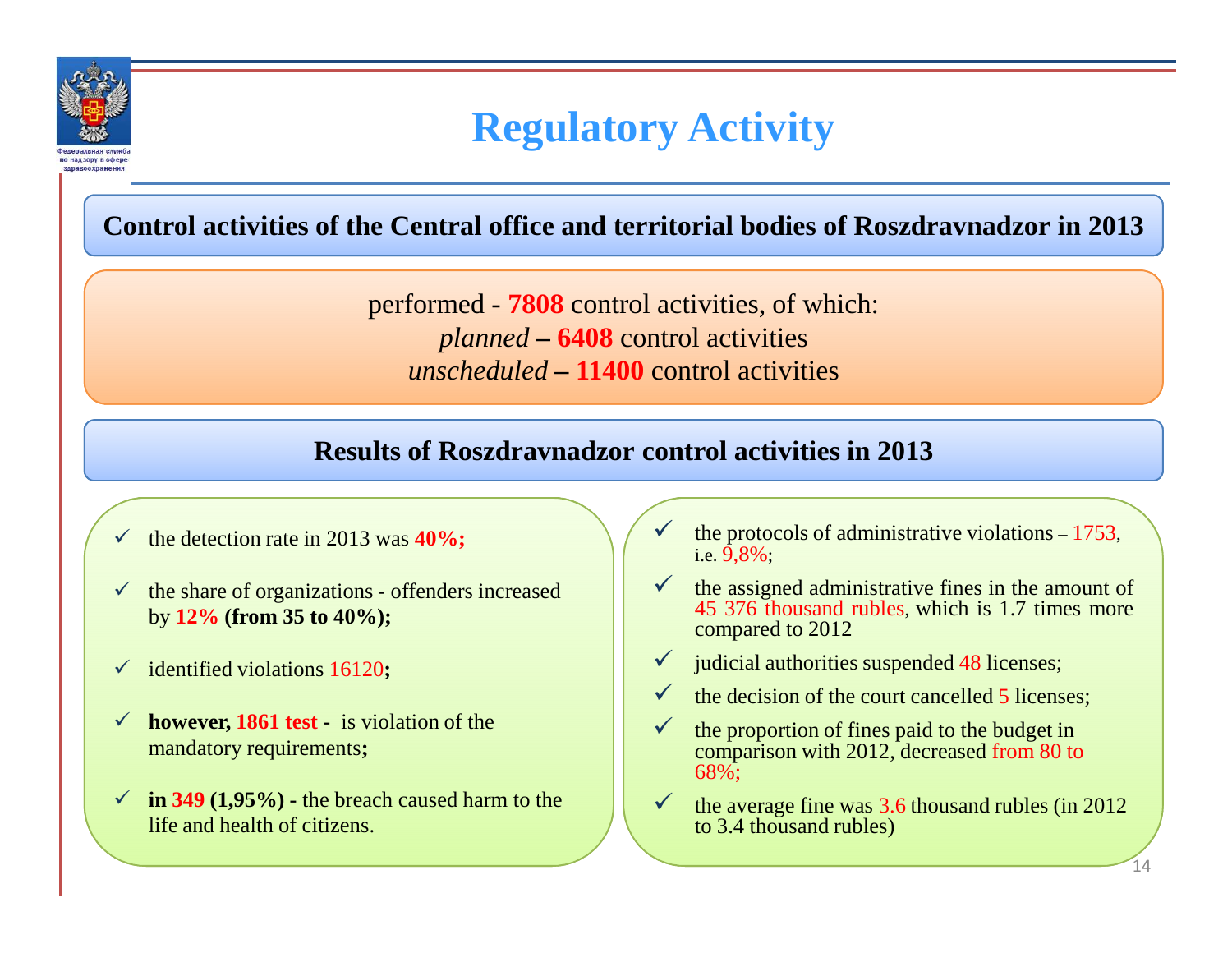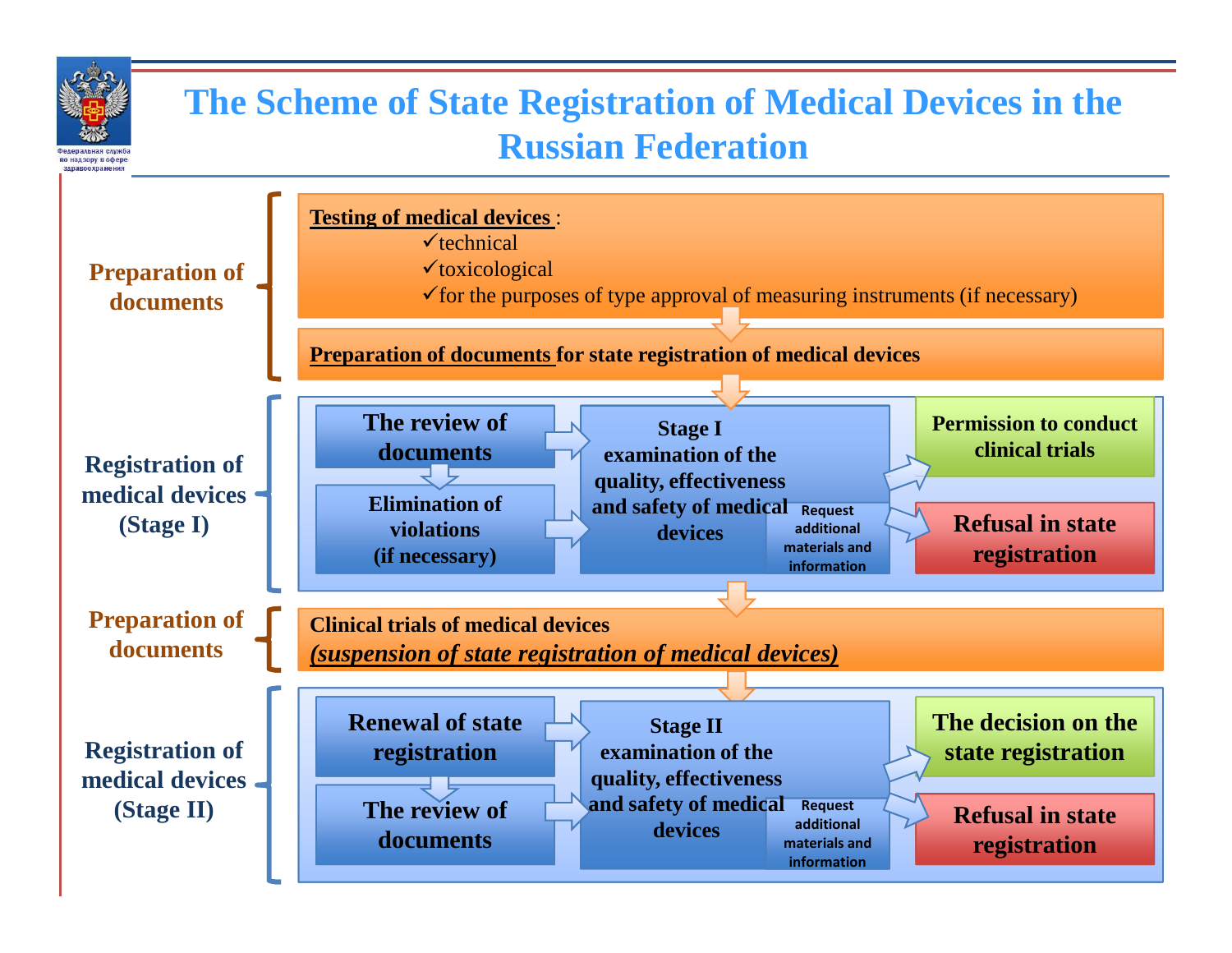

#### **International Organizations Cooperating with Roszdravnadzor**

**Working Group of Enforcement Officers of the Head of Medicines Agencies (HMA WGEO)(as observers)**

**The internationalConference on Harmonization ofTechnical Requirementsfor Registration of Pharmaceuticals for Human Use (ICH)(as observers)**

**Pharmaceutical Inspection Cooperation Scheme (PIC/S) (as observers)**

**Federal Service on Surveillance in Healthcare**

**Organization of the Black Sea Economic Cooperation (BSEC) (as a member of World Health Organization (WHO) (cooperation))**

**International MedicalDevice Regulation Forum (IMDRF)(as a member of the Global Medical Device Nomenclature Agency (GMDN) (cooperation))**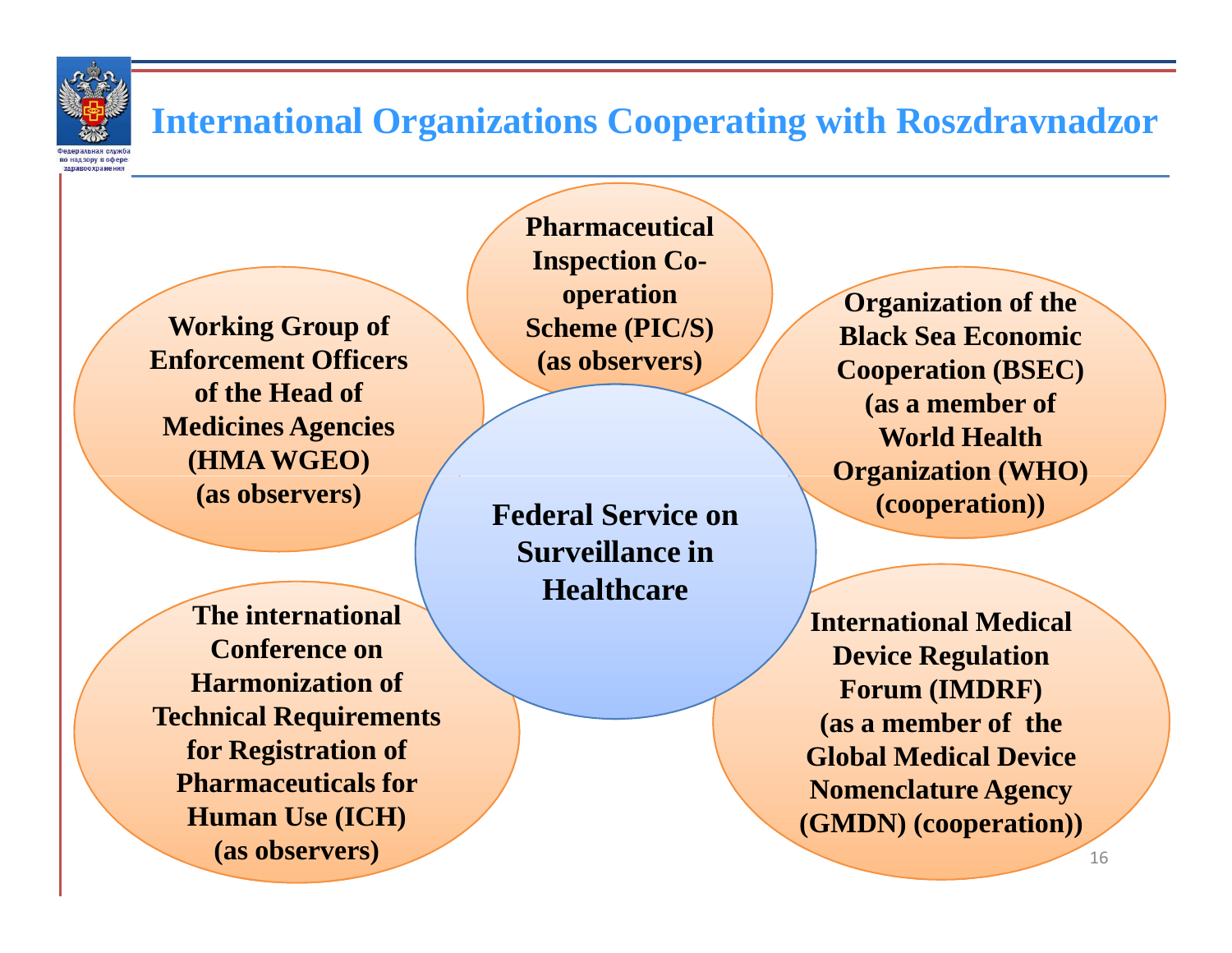

#### **International Activities of Roszdravnadzorwith Regulatory Agencies in Other Countries**

- **The Ministry of health of the Republic of Belarus**

- $\blacktriangleright$  **National center for expertise of drugs, medical devices and medical** equipment of the Ministry of health and social development of the Republic **of Kazakhstan**
- **China Food and Drug Administration (CFDA)**
- $\blacktriangleright$ **The National Institutes for Food and Drug Control, China (NIFDC)**
- $\blacktriangleright$ **Central Drugs Standard Control Organization, Republic of India (CDSCO)**
- $\blacktriangleright$ **Medicines and Medical Devices Agency of Serbia**
- $\blacktriangleright$  **European Directorate for Quality of Medicines & HealthCare of the Council of Europe (EDQM)**
- $\blacktriangleright$ **European Medicines Agency (EMA)**
- $\blacktriangleright$ **State Service for the Drug Quality Control, Ukraine**
- $\blacktriangleright$ **The state expert center of the Ministry of health of Ukraine**
- $\blacktriangleright$ **Food and Drug Administration (US FDA)**
- **U.S. Pharmacopoeia Convention (USP)**
- **Pharmaceuticals and Medical Devices Agency, Japan (PMDA)**